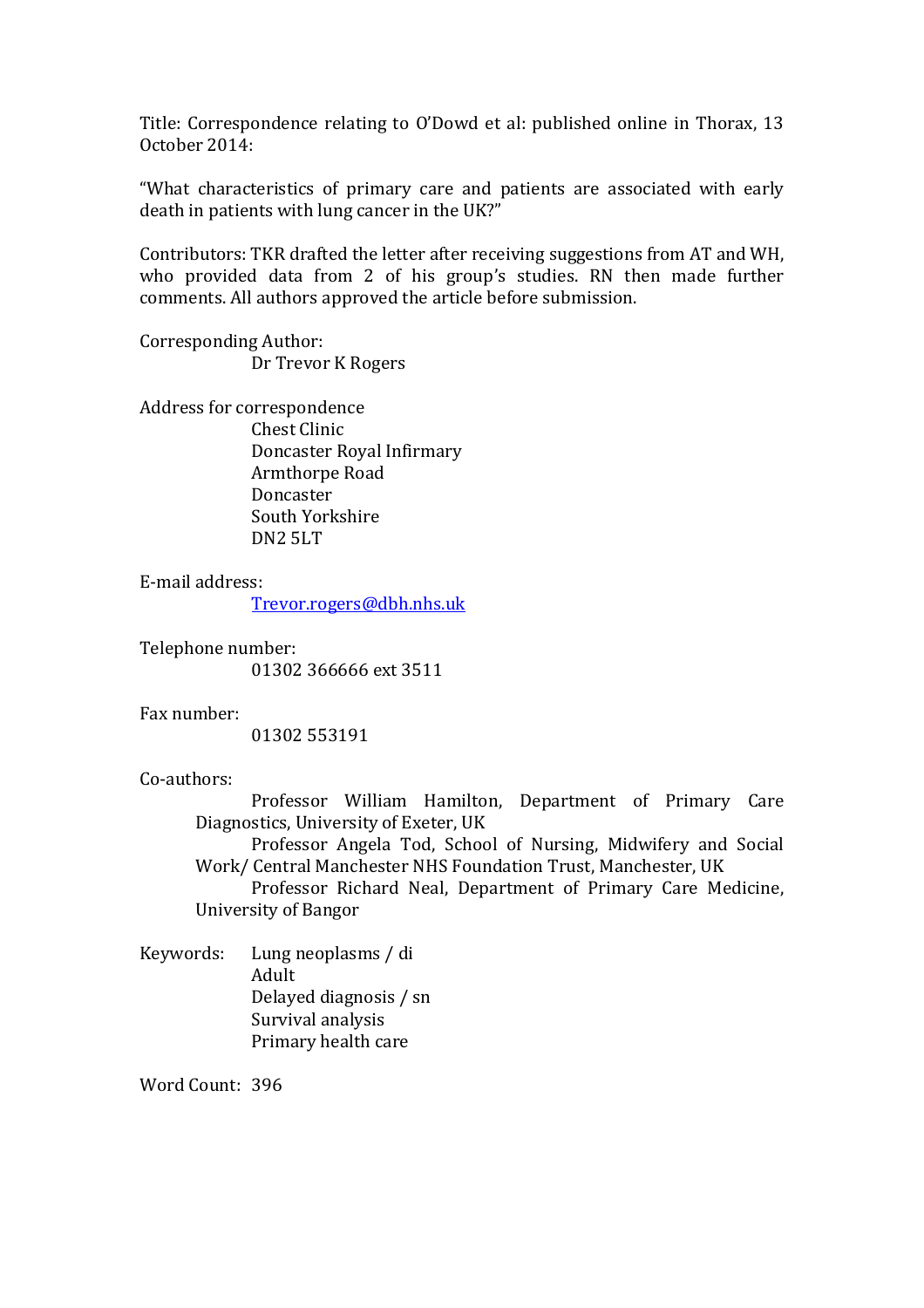## Dear Sirs

We appreciate the paper by O'Dowd[\(1\)](#page-1-0) as an interesting contribution to the literature concerning the primary care diagnosis of lung cancer. By concentrating on those patients dying soon after diagnosis, this paper is addressing the issue of access to care of lung cancer patients who are already gravely ill. The disappointingly low chest X-ray (CXR) referral rates (we calculate obtained in only 40.2% and 50.4% of the patients attending with medium/high frequency and dying before and after 90 days, respectively) may represent irregular recording of CXR requests in THIN. Electronic research databases store their data in several fields, and CXR requests do not always appear in the main clinical field, sometimes being relegated to 'hidden text'. In a study of paper and electronic records, Stapley et al found a primary care CXR was obtained in 164/247 (66%) of lung cancer cases;[\(2\)](#page-1-1) a second study examined 3,184 cases in the CPRD from 2007-9 inclusive and found a CXR in 1,947 (61%), though we believed there was too much missing CXR data to submit the latter paper for publication. Thus the CXR referral rates in the present study do appear unusually low, especially given that data from practices reporting very low referral rates were excluded.

The more important consideration is whether having a "liberal" primary care CXR policy might facilitate the diagnosis of early stage and potentially curable lung cancer. We agree with the authors that the association between higher CXR rates at practice level and increased lung cancer mortality likely reflects better identification of lung cancer as a cause of death as a result of having a CXR. We would be interested to know whether the incidence of lung cancer was higher in practices that ordered CXRs more frequently and whether practice level CXR rates might yet correlate with higher rates of long-term survival in lung cancer.

The study suggests reliance on primary care to identify advanced, let alone early, cases of symptomatic lung cancer is a failing strategy in isolation, despite the high frequency with which these patients interact with primary care. Besides use of a risk calculator, as suggested by the authors, other interventions include empowering patients to request a CXR, as we attempted in the original El Cid study,[\(3\)](#page-2-0) lowering the threshold suggested by NICE for ordering a CXR in primary care,[\(4\)](#page-2-1) or pro-actively screening COPD patients for NICE lung cancer criteria.[\(5\)](#page-2-2)

<span id="page-1-0"></span>1. O'Dowd EL, McKeever TM, Baldwin DR, Anwar S, Powell HA, Gibson JE, et al. What characteristics of primary care and patients are associated with early death in patients with lung cancer in the UK? Thorax. 2014 October 13, 2014.

<span id="page-1-1"></span>2. [Stapley S, Sharp D, Hamilton W. Negative chest X-rays in primary care](https://www.researchgate.net/publication/6905077_Negative_chest_X-rays_in_primary_care_patients_with_lung_cancer?el=1_x_8&enrichId=rgreq-b51e91b79bf11a5438bab4298a1420ef-XXX&enrichSource=Y292ZXJQYWdlOzI2OTk5ODk3NztBUzoxODMyNjQxNjE1NzQ5MTRAMTQyMDcwNDk4OTYxOA==)  [patients with lung cancer. British Journal of General Practice. 2006;56\(529\):570-](https://www.researchgate.net/publication/6905077_Negative_chest_X-rays_in_primary_care_patients_with_lung_cancer?el=1_x_8&enrichId=rgreq-b51e91b79bf11a5438bab4298a1420ef-XXX&enrichSource=Y292ZXJQYWdlOzI2OTk5ODk3NztBUzoxODMyNjQxNjE1NzQ5MTRAMTQyMDcwNDk4OTYxOA==) [3.](https://www.researchgate.net/publication/6905077_Negative_chest_X-rays_in_primary_care_patients_with_lung_cancer?el=1_x_8&enrichId=rgreq-b51e91b79bf11a5438bab4298a1420ef-XXX&enrichSource=Y292ZXJQYWdlOzI2OTk5ODk3NztBUzoxODMyNjQxNjE1NzQ5MTRAMTQyMDcwNDk4OTYxOA==)